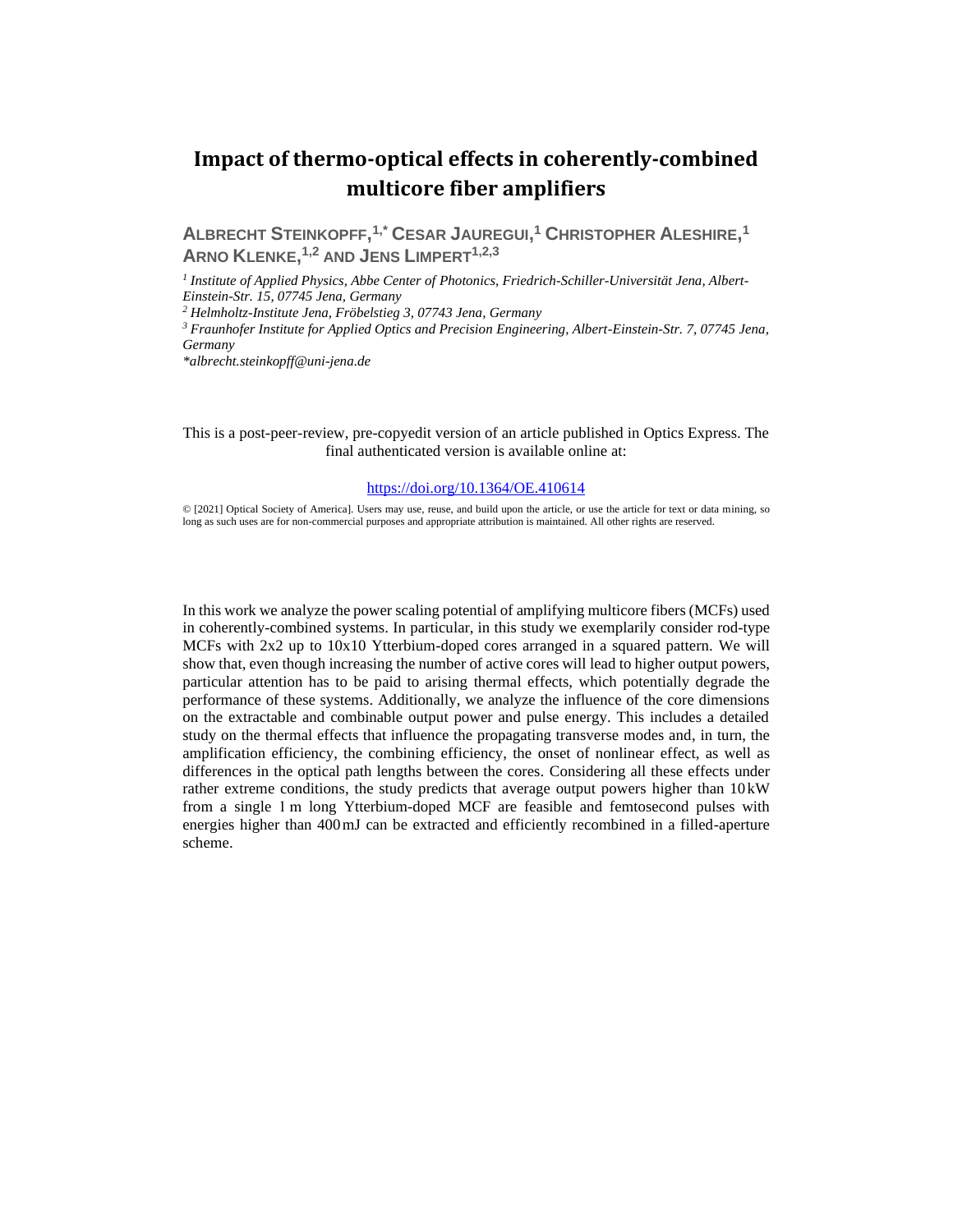# **1. Introduction**

Fiber lasers have demonstrated an impressive power performance scaling potential over the last decades, which has opened up a wide field of new applications in the industrial and scientific sectors. However, the onset of mode instability (TMI) [1] and the impact of nonlinearities currently restrict the power scalability of these systems. Large Mode Area (LMA) fibers have enabled further power scaling by distributing the intensity over larger core areas [2]. Although increasing the effective mode area in these fibers has been an effective solution over the last decades, the continued scaling of single-mode core dimensions is technologically challenging. Parallelization followed by beam combination enables scaling beyond single emitter limitations. Numerous techniques have been developed with successful demonstrations employing continuous-wave and pulsed, even ultrafast, lasers [3–8]. While beam-combining has shown its potential to linearly scale the output power with the number of individual amplifying channels used, the potential of this techniques is limited by practicality. Linear scaling of system performance dictates an equivalent requirement for space, number of components and overall complexity. For this reason, high power demonstrations of beam combining have achieved only about one order of magnitude in scaling compared to single emitters [9].

Significant reduction of the footprint, component count and complexity of beam combined systems can be achieved by integrating the individual amplifying channels into a single fiber, a so-called multicore fiber (MCF). Such fibers have already been successfully implemented in optical communications [10], in high temperature sensing systems [11] or in beam shaping systems [12]. Additionally, recent demonstrations have successfully shown that the amplified output of active MCFs can be efficiently coherently combined, with kW-average power [13] and femtosecond-pulse durations [14,15]. These proof-of-principle experiments showed the potential for active MCFs to be used in next generation coherently combined high-power fiber laser systems. In this work, we analyze to which extent the linear power scaling potential of such fibers holds true while paying particular attention to thermal effects that are described in detail in the following sections.

As known, quantum defect heating is one of the most significant heat sources in almost all lasers, so in Yb-doped laser systems. In fiber laser systems in particular, due to the elongated geometry of the fibers, the heat generated in the active cores flows predominantly in the radial direction, which induces a radially inhomogeneous temperature profile as described in the literature [16]. To illustrate the impact of thermal load in an active MCF, the left-hand side of [Fig. 1](#page-2-0) exemplarily shows a simulated temperature profile at the end facet of a 5x5-MCF operated at high average output power. The underlying simulation tool together with made assumptions will be described in section 2. As it has also been shown in [17], it can be clearly seen that the temperature reaches its maximum at the center of the fiber and, due to heat conduction, decreases towards the outer fiber surface. Due to this radial temperature gradient, which affects the index profile through the thermo-optic effect [16], mode shrinking and mode deformation occur at each core of the MCF, as depicted on the right-hand side of [Fig. 1.](#page-2-0) It can be seen that the modes shrink and are shifted towards the fiber center. These effects depend on the position of each core and can be significantly stronger for the outer cores than for the central ones, which in turn impacts the amplification process as well as the beam combination in a detrimental way.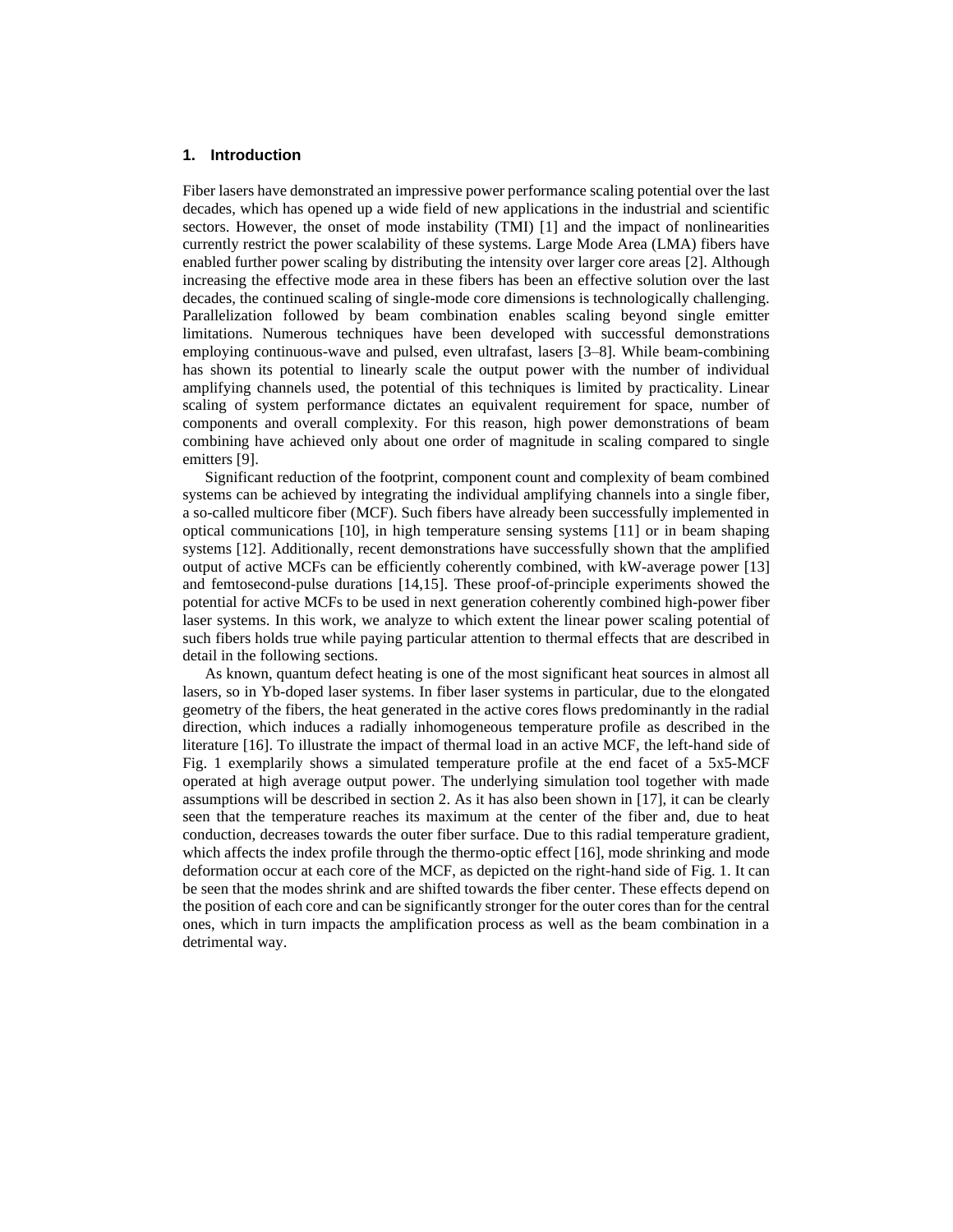

Fig. 1: Exemplary temperature profile (left) and corresponding transversal intensity profile (right) in a 5x5 active MCF under heat load, with cores highlighted as white circles.

<span id="page-2-0"></span>Worth to be mentioned, the presented analysis is, to a large extent, valid for arbitrarily arranged cores and beam combination in general. However, we concentrate on the mentioned squared pattern of cores and filled aperture coherent combination as described and experimentally demonstrated in [18]. Coherent combining is a phase-stabilized superposition of the E-fields, which leads to a summation of the power emitted by the individual emitters, in the case of a MCF, the individual cores. However, as shown later in this letter, the thermally induced non-uniform mode shrinking between the different cores (see [Fig. 1](#page-2-0) right) will affect the spatial overlap, with it the combining efficiency and finally the combined output power. Also, the output power emitted by the individual cores might vary, since the amplification efficiency depends on the spatial overlap of the modes with the doped cores. Moreover, the thermally induced modifications of the different cores will result in different optical path lengths and a different accumulated nonlinear phase, which could be important for the coherent combination in ultrashort pulse laser systems. In this work we will pay particular attention to these effects and, especially, we will evaluate the maximum extractable and combinable output power/energy. In the first section, the simulation tool together with the fiber parameters will be described. Subsequently, the different effects originating from the non-uniform temperature profile will be explained. In the last section, the simulation results will be presented and discussed together with the power and pulse energy scaling prospects.

### **2. Simulation tool and fiber parameters**

A simulation tool has been developed in order to describe an MCF amplifier system accounting for all the previously mentioned effects. The working principle of this tool is schematically depicted in [Fig. 2.](#page-3-0) It iteratively solves the laser rate equations, from which the heat-load can be calculated, whereby we assume that it is caused exclusively by the quantum defect. This results in a temperature profile that leads to a modification of the refractive index profile and, with it, to the distortion of the guided core modes along the fiber. Since single transverse mode operation in the individual cores of the MCFs is assumed, only the fundamental modes (FM) in each of the cores are taken into account. With the assumption that no optical coupling between the cores occurs (due to the large core-to-core distance, see [19]) the propagating modes can be calculated by solving the scalar wave equation for each core, as described in [20], at every point along the fiber. The distortion of the propagating modes along the fiber influences, in turn, the solution of the rate equations, which must then be recalculated. This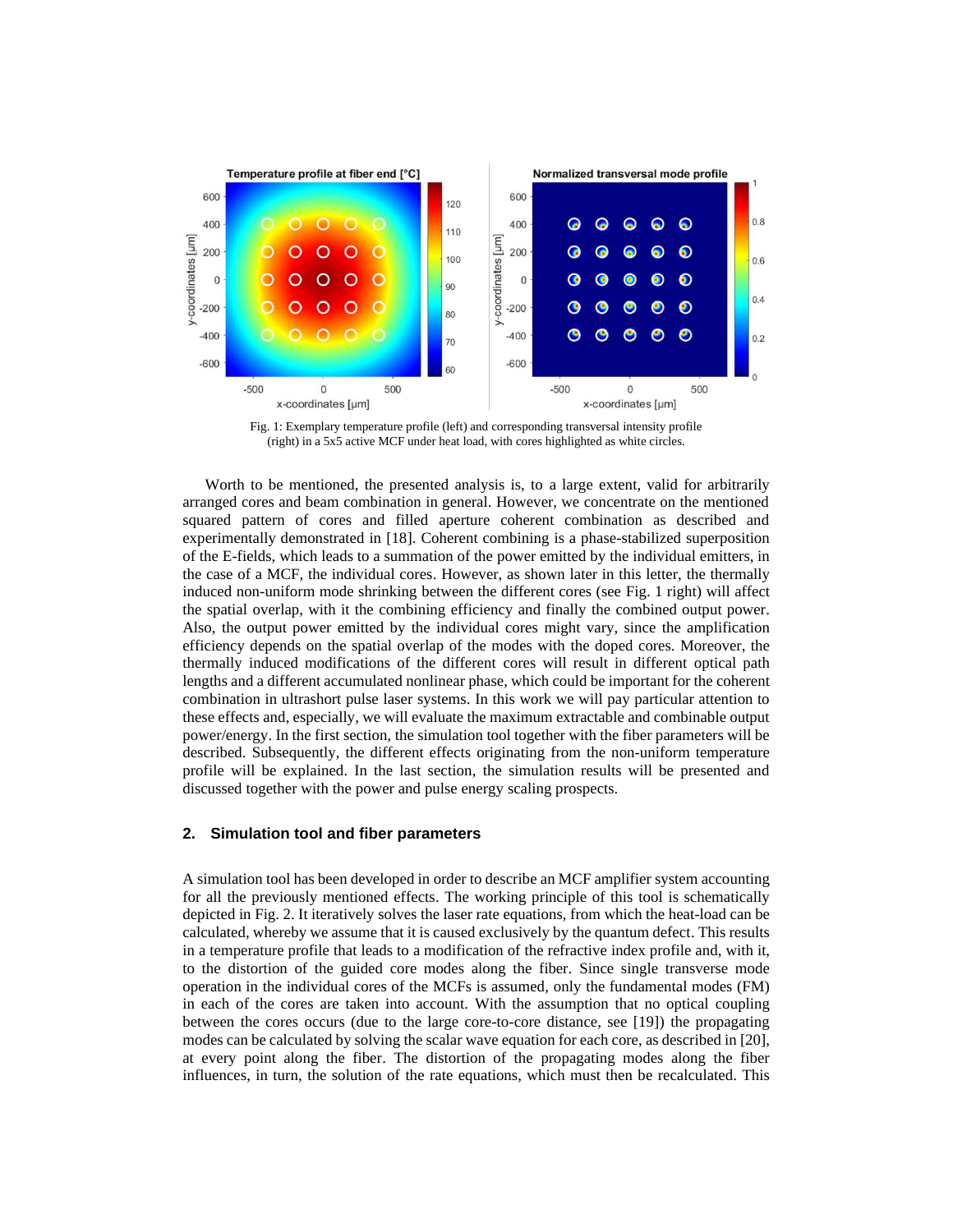cycle is repeated until convergence is reached. As convergence criterion, a maximum deviation of 1 % in the temperature, signal and pump power evolution between two iteration steps has been chosen. The result from the simulation contains the 3-dimensional temperature and refractive index profiles, the power evolution of the signal light in each core, the pump power evolution as well as the electrical field distribution in each core along the fiber.



Fig. 2: Schematic flow-diagram of the simulation tool.

<span id="page-3-0"></span>The simulation tool is capable of solving fiber structures with arbitrary core dimensions, core arrangements and index profiles. In this work we consider configurations of MCFs with a quadratic arrangement of step-index cores (as shown in [Fig. 3\)](#page-3-1), from 2x2 up to 10x10 cores. The square pattern is compatible with the typical splitting and combining elements presented in [18], enabling an efficient coherent combination of the emitting cores. The simulated ytterbium-doped MCFs are counter-pumped, whereas the performance of the fibers at different pump power levels is analyzed.



<span id="page-3-1"></span>Fig. 3: Schematics of MCFs with different core and cladding configurations. The pump cladding (orange) with a low index layer (green) is adapted in each simulated case to achieve the same small signal pump absorption of 20 dB/m. The outer fiber diameter is at least 1.5mm, but when the pump cladding (orange) is larger than this value, the outer fiber diameter has the same dimension as the pump cladding.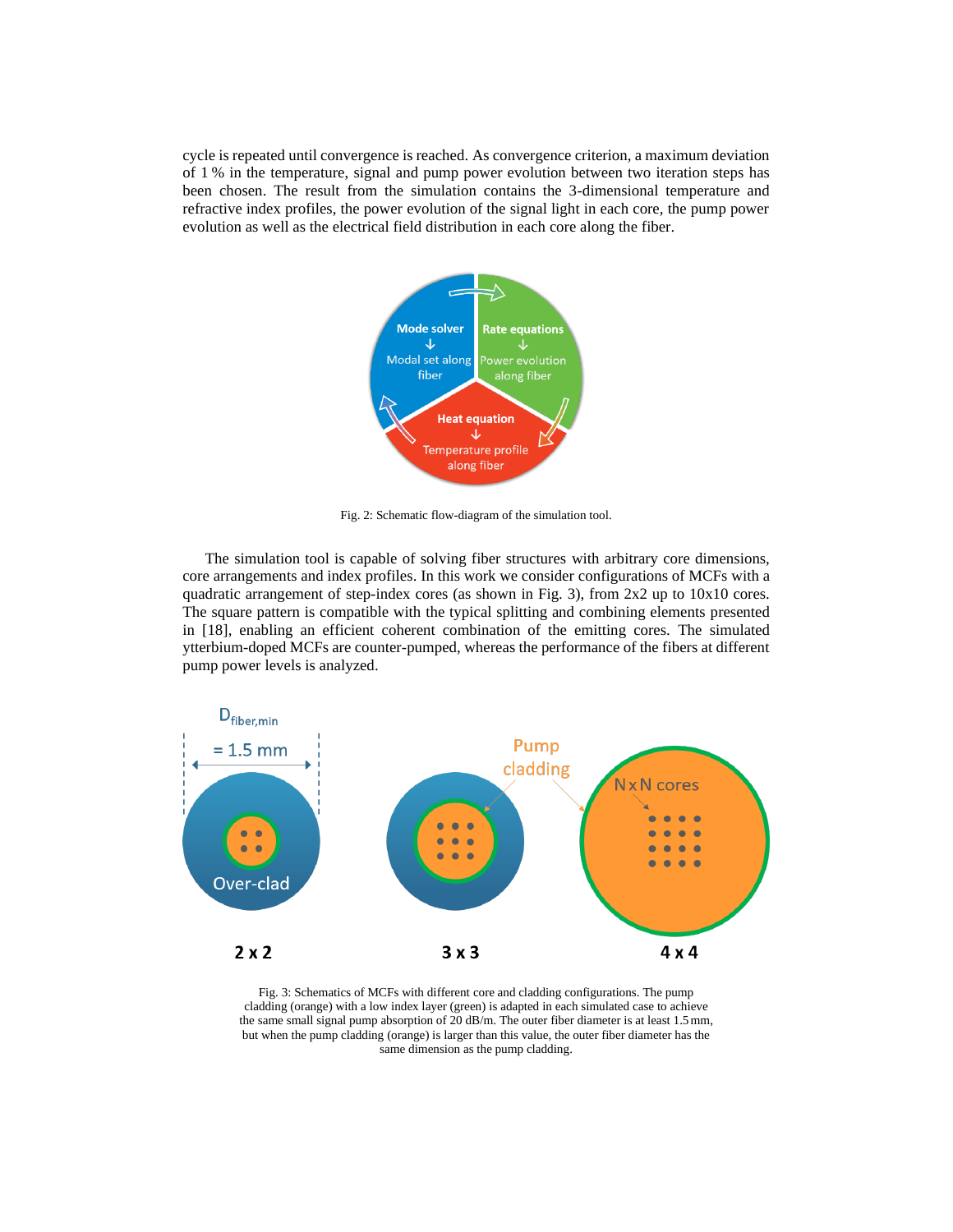The fiber length has been chosen to be 1 m. This is a typical length of rod-type fibers which are suitable for high-energy, ultrafast pulse operation. The diameter of the active cores (with an Yb-doping concentration of  $5 \cdot 10^{25}$  ions/m<sup>3</sup>) in the different designs are 30, 50 and 80 μm respectively. All cores possess a flat step-index profile (in cold operation) that corresponds to a V-parameter of 3. The pump cladding consists of silica glass and its size is appropriately chosen to achieve a small-signal pump absorption of 20 dB/m at 976 nm wavelength in all cases. The green ring indicates a low index layer to obtain pump guidance within the orange area (pump cladding). The fiber diameter has at least the same dimension as the cladding size. However, in the case of the smaller pump claddings (i.e those with a diameter smaller than 1.5 mm), an additional silica over-clad is added to obtain a mechanically stable rod-type fiber of at least 1.5 mm outer diameter (blue ring i[n Fig. 3\)](#page-3-1). Furthermore, we would like to point out that, as usual for rod-type fibers, no additional polymer coating is considered in these simulations. The coolant medium at the fiber outer surface is chosen to be water (with a thermal conductivity of  $0.58 \text{ W/(m·K)}$  and a temperature of  $25 \text{ }^{\circ}\text{C}$ .

#### **3. Thermal effects and their consequences**

As mentioned before, the typical non-uniform thermal transverse profile in an MCF, shown in [Fig. 1](#page-2-0) (left), will lead to different propagation constants along the individual cores and, thus, to different optical paths lengths. Our simulations reveal that the maximum optical path difference among all herein considered scenarios, encountered in a 1m long 10x10 80 µm MCF with 300 W of average output power being extracted per core, is smaller than 25 µm, which is low enough to be compensated by phase stabilization systems, as done in [18].

A more serious impact of the thermal profile, shown in [Fig. 1](#page-2-0) (right), is mode shrinking, which also varies from core to core. An example of the evolution of the effective mode area of the propagating fundamental modes (FM) in the different cores (color-coded) is depicted in [Fig. 4](#page-4-0) for a 5x5 MCF, with 80 µm cores, counter pumped at 976 nm wavelength with an average output power of 3.4 kW.



<span id="page-4-0"></span>Fig. 4: Evolution of the effective mode area of the propagating fundamental modes in three different cores (indicated by the dashed rectangle in the inset) along a 5x5 MCF with 80 µm cores, counter pumped with an average output power of 3.4 kW. The inner core (red line – also colored red in the inset) shows less shrinking than the middle core (green) and the outer core (blue).

It can be seen that the propagating FM in the inner cores of the MCF (red and green curve) show significantly less mode shrinking than the one in the outer core (blue curve). In this example a maximum difference of  $\sim$ 20% in the mode area at the fiber end facet between the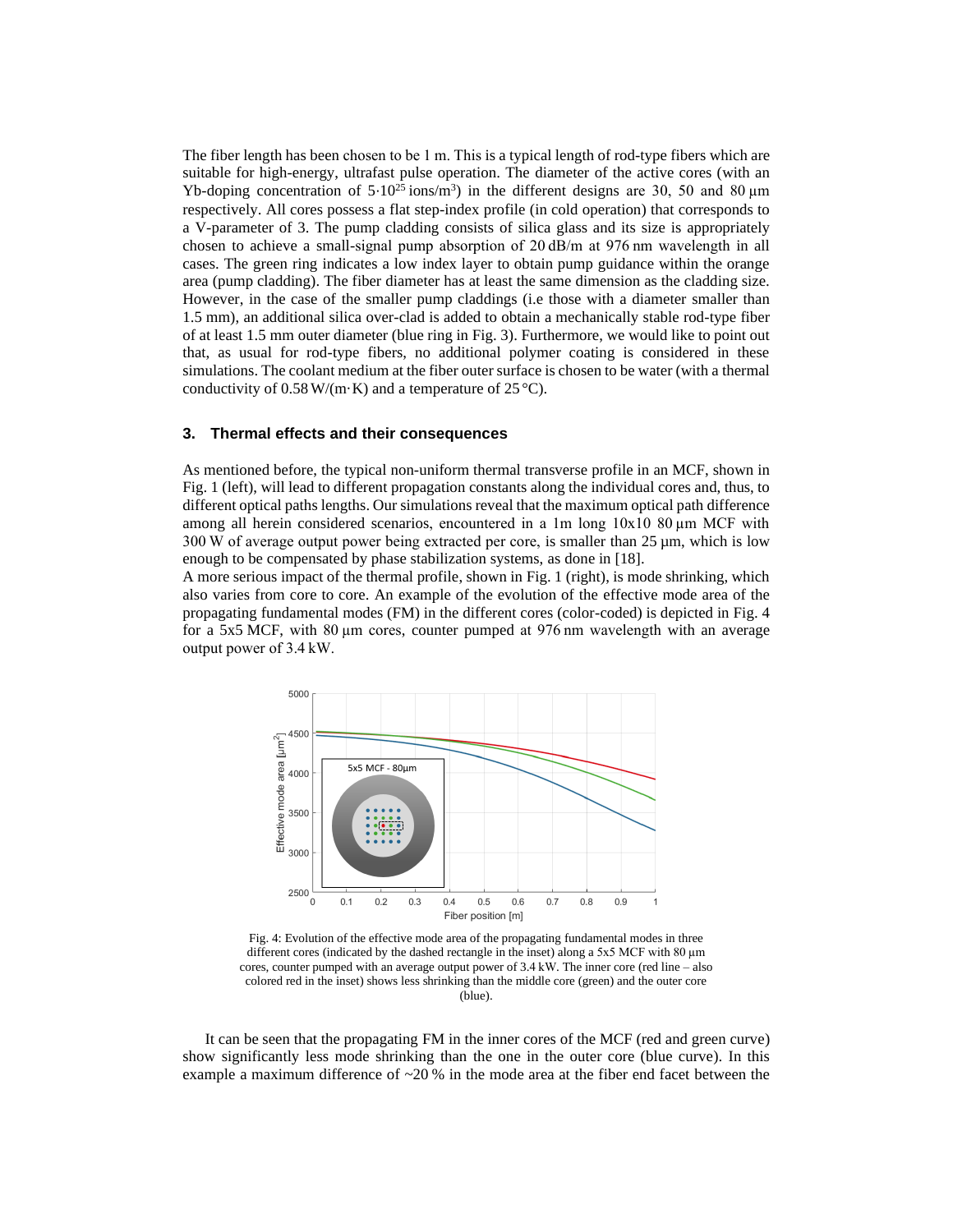inner and the outer core is obtained. The different distribution of the intensity profiles in the cores at the fiber end facet will influence the spatial combining efficiency  $\eta_{comb, spatial}$  that is calculated as follows:

$$
\eta_{comb,spatial} = \frac{\int \left| \sum_{i}^{N^{2}} \sqrt{P_{i}} \cdot E_{i,norm}(x - x_{i}, y - y_{i}) \right|^{2} \cdot dxdy}{N^{2} \cdot \sum_{i}^{N^{2}} \int \left| \sqrt{P_{i}} \cdot E_{i,norm}(x - x_{i}, y - y_{i}) \right|^{2} \cdot dxdy}
$$
(1)

 $\eta_{comb, spatial}$  can be understood as the ratio of the combined power to the sum of the power emitted by all  $NxN$  cores. The combined power is calculated by spatially superimposing the normalized electrical field amplitudes  $E_{i,norm}$  emitted by the individual  $NxN$  cores with the core centers  $x_i$  and  $y_i$  at the fiber end facet (which are part of the solution given by the simulation tool). At this point it is important to note that different output powers  $P_i$  emitted by each core might occur. This is due to the fact that the different mode sizes along the fiber will, in principle, influence the amplification behavior in each core (due to the different overlap with the doped core area). This will also be considered in the calculation of the combining efficiency.

[Fig. 5](#page-5-0) shows the intensity profiles of a 5x5 MCF with 80  $\mu$ m cores at different power levels. On the left side (corresponding to 500 W of total output power) almost no mode shrinking occurs, which results in a high spatial combining efficiency  $(\eta_{comb, spatial})$  of nearly 100%. However, at high output power levels (3400 W in total, as shown on the right-hand side) significant mode shrinking occurs. Since this mode deformation is not homogeneous for all cores, the combining efficiency drops to ~75 % in this case.



<span id="page-5-0"></span>Fig. 5: Example of intensity profiles in a 5x5 MCF (80 µm cores) at different power levels. In a)  $\approx$  100% of combining efficiency is achieved whereas in b) due to non-uniform mode shrinking just ~75% of combining efficiency is obtained.

Another important parameter that has to be taken into account, is the accumulated nonlinear phase for each core. This parameter can play a significant role in coherently combined ultrashort laser systems (where high peak powers occur, even with stretched pulses), since it might lead to different temporal phases between the single emitters. As described in [21], the so-called B-integral for the *i*<sup>th</sup> core can be calculated as follows: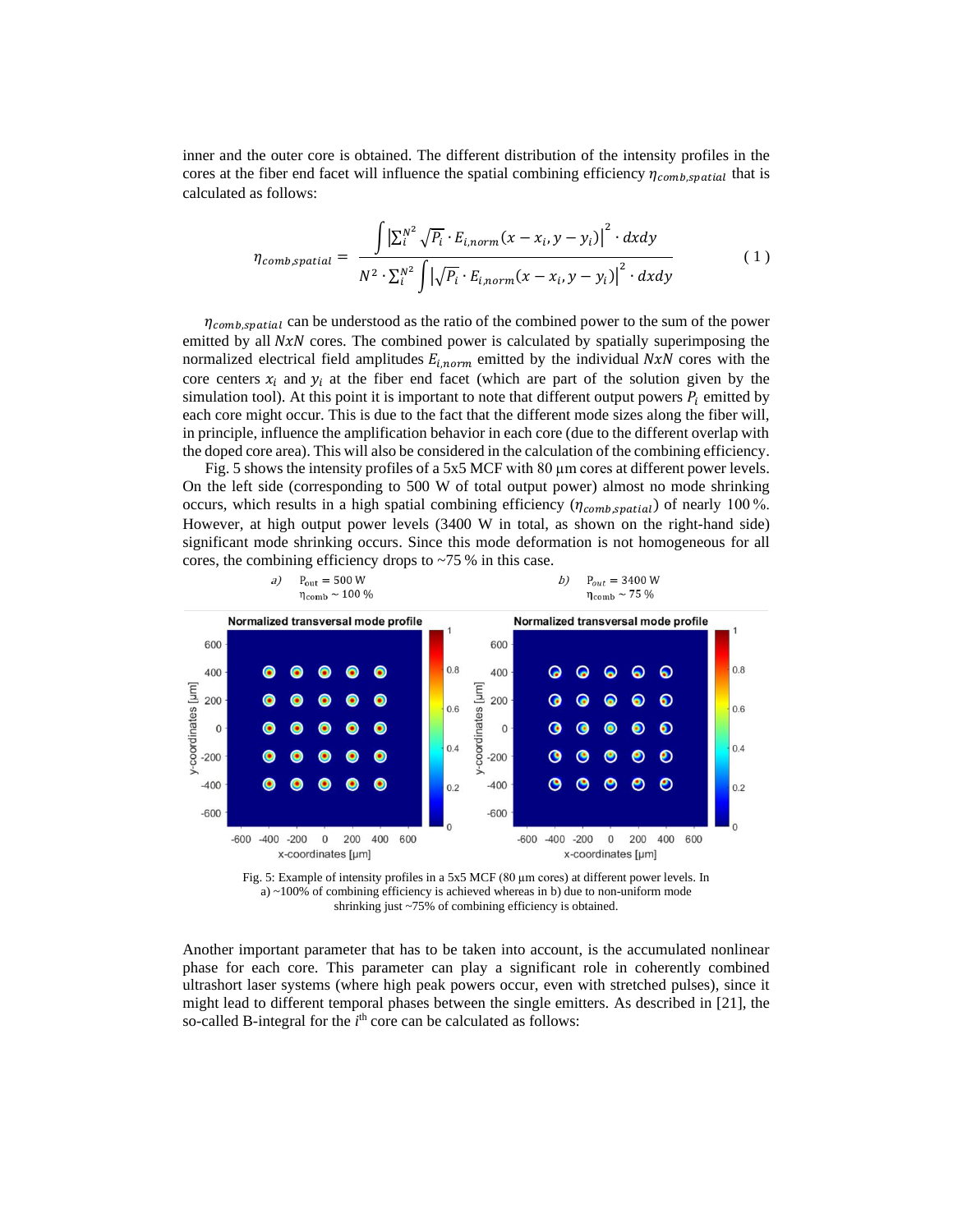$$
B_i = \frac{2\pi}{\lambda} \int_0^L n_2 I_{peak,i}(z) dz
$$
 (2)

With  $\lambda$  being the signal light wavelength,  $n_2$  the nonlinear index and  $I_{peak,i}(z)$  the peak intensity of the propagating pulse along the core *i*. Here, the strength of the simulation tool can be seen, since the mode shrinking along the fiber, and with it the change in peak intensity, are taken into account. As shown in [Fig. 4,](#page-4-0) the mode shrinking is different in each core, leading to different B-integrals, which are also be accounted for in the considered coherent combination. A detailed analysis on the impact of B-integral variations among the interference partners on the combining efficiency is given in [22].

# **4. Results and discussion**

As described in the last section, there are various effects that must be considered when operating an MCF amplifier at high thermal loads. First, prohibitively high temperatures might occur due to the extremely high powers that can be extracted from these waveguides. In Yb-doped fibers, in particular, the optical properties (such as the absorption and emission cross sections, as described in [23]) will drastically change when the fiber exceeds a temperature of 500 °C. Especially the pump absorption from 900 to 1000 nm and the emission above 1010 nm decreases while the re-absorption in the signal band increases. Moreover, thermally induced damage can start to happen at around 1000 °C - as additionally described in [24]. Following these studies, a maximum occurring temperature of 500 °C in the MCF will be considered as an upper temperature limit of the safe working range in our simulations. Another thermal effect that must be taken into account is transverse mode instability (TMI) that occurs at high average output powers (in each core). Previous experiments with single- and multicore fibers have shown that the TMI threshold for  $\sim$ 1 m long fibers can be estimated to occur at  $\sim$ 300 W per core [25,26], while the threshold of each single core is not changed by the number of cores [19]. Moreover, it has been theoretically shown that the TMI threshold does not significantly change with the core size when the V-parameter is kept constant [27,28]. Therefore, in our simulations we define a maximum extractable average power per core of 300W for all core sizes as another performance limit due to TMI.

Taking all these limitations into account leads to the results as shown in [Fig. 6,](#page-7-0) where the maximum occurring temperature in the fiber is plotted as a function of the extracted power per core for different MCF designs ranging from  $2x2$  to  $10x10$  cores (30 µm core diameter on the left and 80 µm core diameter on the right-hand side). It turns out that the maximum temperature always occurs in one of the cores since the heat (due to the quantum defect) is generated there. It can be seen that this maximum temperature rises almost linearly with the extracted power per core in all cases. For any fixed extracted power per core, the absolute temperature also rises with an increasing number of cores (from  $2x2$  up to  $10x10$ ) since much more total power is extracted from the same fiber length. In most cases the stable operation regime of the fiber (highlighted as a green area in [Fig. 6\)](#page-7-0) is limited by the TMI threshold when the extracted power per core reaches 300 W. Consequently, this corresponds to a total average output power (taking all cores into account) ranging from 1.2 kW for the 2x2 MCF to almost 30 kW for the 10x10 MCF - in the case of 80 µm cores. However, in a few cases - especially for MCFs with a smaller core diameter of 30  $\mu$ m and high number of cores - it can be seen that the thermal limit threshold can be reached before the TMI limit. Due to their smaller fiber and core dimension, MCFs with 30 µm cores reach a higher maximum temperature at the same extracted power compared to 80 µm cores. Regarding a simple step-index-fiber this behavior was analytically shown and explained in [16] and is analogous for MCFs. Thus just 220 W, 200 W, 170 W and 150W of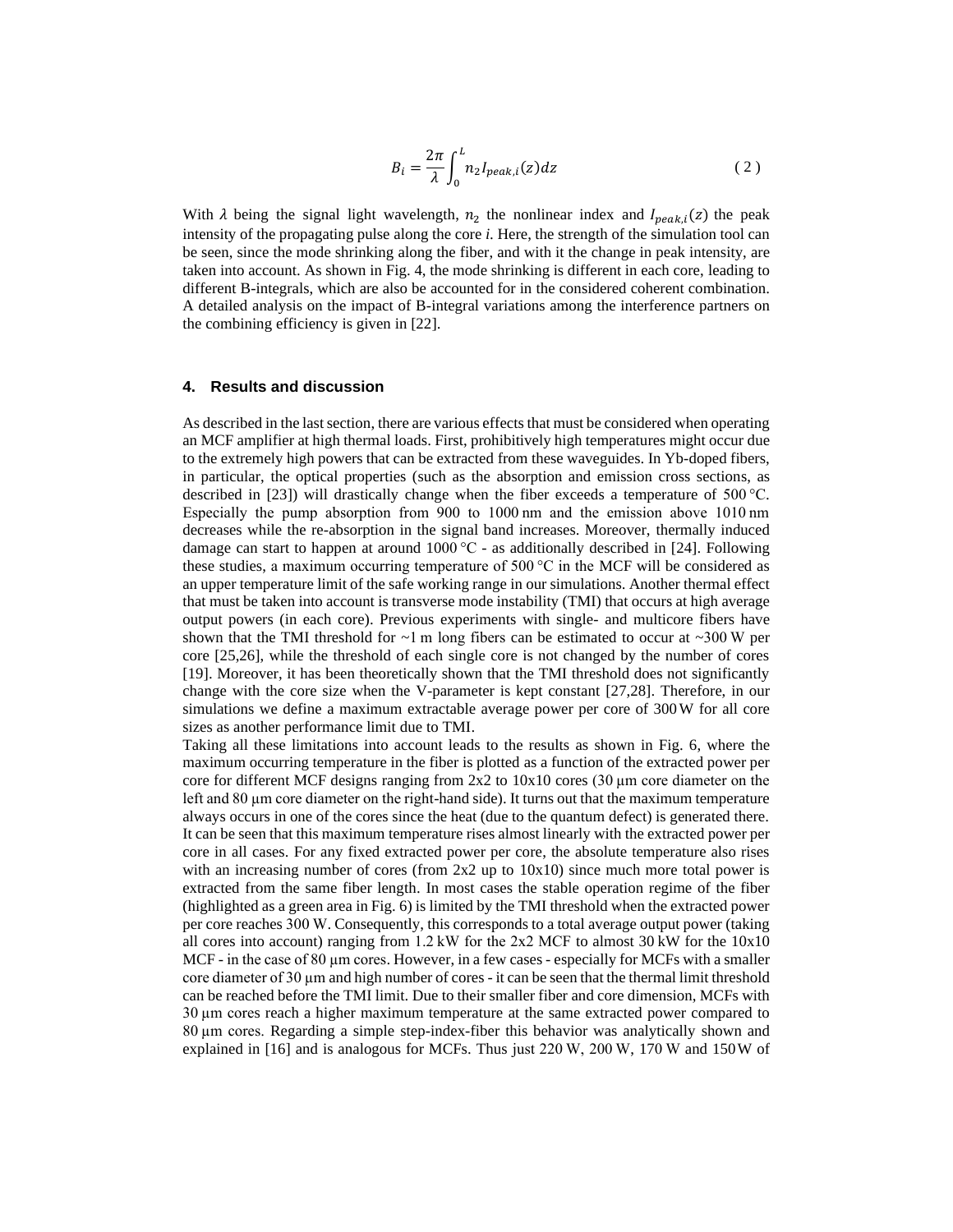average output power per core (instead of 300 W) can be reached with the 7x7, 8x8, 9x9 and 10x10 MCF, respectively, when considering 30 µm core diameter.



<span id="page-7-0"></span>

Another important aspect beside the maximum extractable output power per core is the combining efficiency, as described in the previous section. This parameter has to be taken into account for coherently combined systems since it limits the combinable output power emitted by an MCF. To stay in an acceptable working regime we additionally define a self-imposed performance limit of a minimum combining efficiency of 70 %.

The combining efficiency as a function of the extracted power per core – considering MCFs with 30 µm (left) and 80 µm (right) core diameter - is shown in [Fig. 7.](#page-8-0) It can be seen that the combining efficiency decreases with more extracted power per core for both core diameters. This is due to the non-uniform mode shrinking/deformation shown in [Fig. 5.](#page-5-0) Moreover, the degradation of the combining efficiency is worse for larger cores since their propagating modes (for a constant V-parameter) are more sensitive to thermally induced changes. Additionally, it can be seen that using more cores per fiber will also lead to a decrease in the combining efficiency at the same extracted power per core. This is because more cores generate more total heat in the fiber, which will lead to a higher distortion of the modes at the fiber end.

It can be seen that, e.g. with a 6x6 MCF with 30  $\mu$ m cores a combining efficiency of ~93 % is reached at an extracted power of 300 W per core, which corresponds to a total extracted and combined output power of  $\sim$  10 kW.

When combining the results from [Fig. 7](#page-8-0) with those of [Fig. 6,](#page-7-0) it can be seen that average power scaling of MCFs with smaller core dimensions (and high number of cores) is limited by the maximum occurring temperature, whereas MCFs with large core dimensions are instead restricted by the lower limit of the combining efficiency of 70 % (se[e Fig. 7](#page-8-0) right).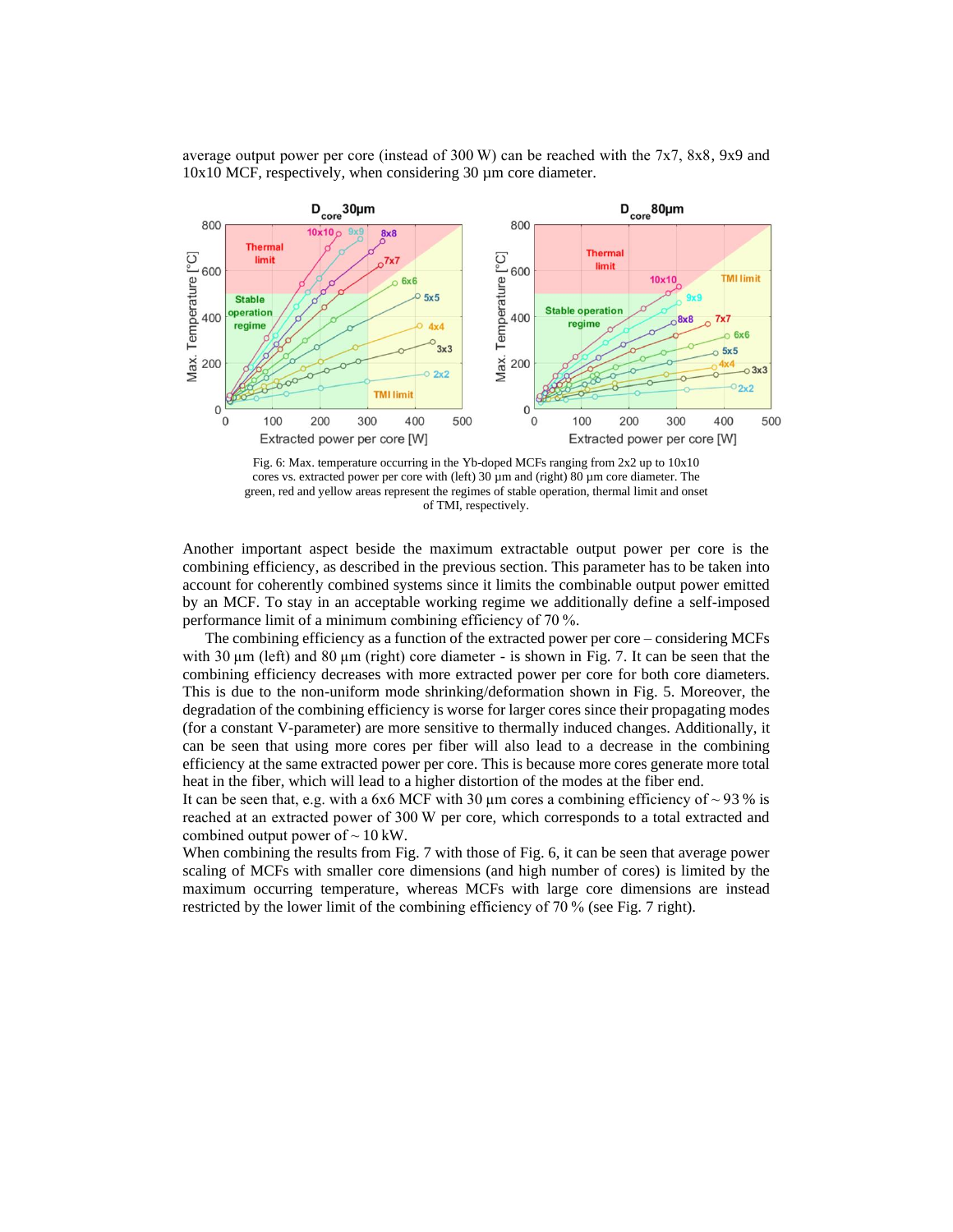

<span id="page-8-0"></span>

Taking all the limitations simultaneously into account (i.e. the maximum occurring temperature of 500 °C, the maximum extractable output power per core of 300W due to TMI and a minimum combining efficiency of 70%) will lead to a maximum combinable output power for all the different MCF configurations with different core sizes, as shown in [Fig. 8.](#page-9-0) Thus, the maximum combinable output power for 30, 50 and  $80 \mu m$  MCFs is depicted by the red, green and blue curves, respectively. The red shaded area shows the operating regime above our theoretical maximum (i.e. considering an extracted output power per core higher than 300W together with a combining efficiency of 100 %). With more cores, the maximum combinable output power starts rising linearly for the different core sizes (from  $30 \mu m$  to  $80 \mu m$ ). However, large core MCFs show a worse performance in terms of the combinable output power since the combining efficiency decreases drastically, as shown in [Fig. 7](#page-8-0) (right). Additionally, it can be seen that the linear rise of the combinable output power for the  $30 \mu m$  MCF flattens for  $7x7$ cores and more. At this point a maximum temperature of 500  $\degree$ C is observed in the fiber before the maximum extracted power per core of 300W is reached, as depicted in [Fig. 6](#page-7-0) (left). The same flattening-effect can be observed with the 50  $\mu$ m MCF with more than 9x9 cores which leads to the same performance in terms of average power as the 30 µm MCFs.

In spite of this, it can be seen that more than  $10 \text{kW}$  (with at least a  $6x6\frac{30 \mu \text{m}}{10 \text{m}}$  MCF) of combinable output power can be realized with such a 1m long MCF arrangement. Please note that this presented study is rather an extreme scenario and that the combinable average power can be further scaled by using longer fibers since the thermal load is distributed over a longer fiber length.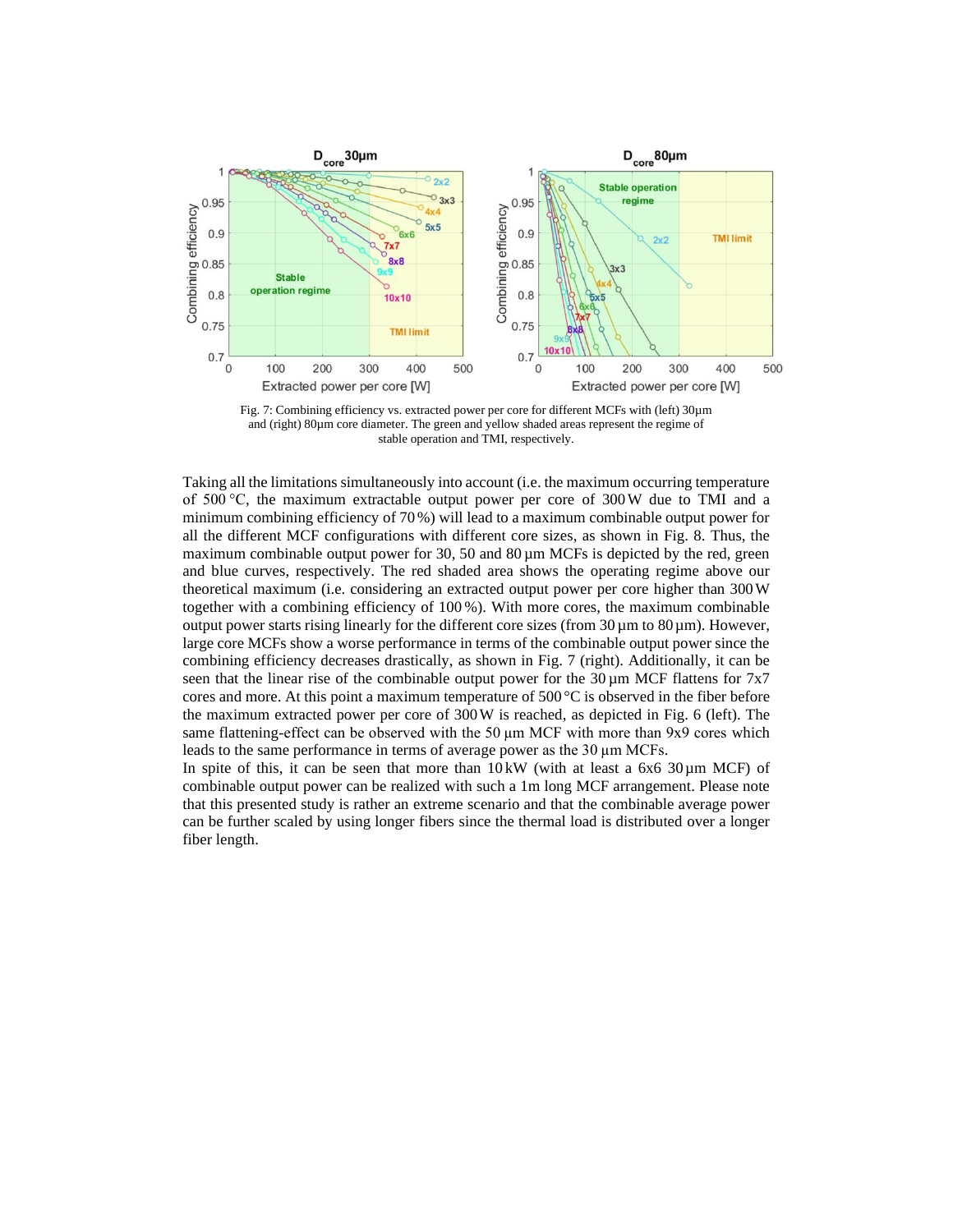

<span id="page-9-0"></span>Fig. 8: Maximum combinable output power for the different MCFs (2x2 to 10x10) with different core sizes (30, 50 and 80 µm). The red shaded area represents operation beyond the TMI threshold of 300 W per core together with a 100% combining efficiency.

The results shown above are valid for CW-operation in MCF systems. With pulsed operation (and, especially, ultrafast pulse operation) the accumulated nonlinear phase - described in equation (2) - must be accounted for since it will impose a further performance limit. Thus, instead of using the CW-power along the fiber the evolution of the pulse peak power must be considered. In order to do this, it will be assumed that the peak power of the pulses follows the same amplification profile along the fiber as the CW power calculated by the simulation tool. In this case Gaussian pulses with a stretched duration of 10 ns are assumed (this stretched pulse duration, although large, is something that will be implemented in the next generation of stateof-the-art, high-performance ultrafast fiber laser systems). This information, together with the repetition rate (that will be varied in this study) allows the calculation of a corresponding pulse energy and B-integral.

The nonlinear accumulated phase will in most cases distort the temporal profile of the recompressed pulses. Using a spectral shaping device is a well-known technique to reduce the impact of the temporal Kerr nonlinearity, the B-integral [29,30]. Even though this approach has achieved good results in the past, compensating for high B-integrals is technologically challenging [5,31]. Hence, we chose a maximum B-integral of 10 rad as the performance limit in the following consideration.

Taking this limitation into account (in addition to the others already considered in the CW study) will lead to a maximum combinable and extractable pulse energy for the different MCFs at different repetition rates, as shown in [Fig. 9.](#page-10-0) Hereby it can be seen that, with decreasing repetition rate (at the same combined output power), the pulse energy rises since it is only limited by the maximum combinable output power, as seen in [Fig. 8.](#page-9-0) However, at a certain point a maximum B-integral of 10 rad or more (red shaded area) is reached which limits any further scaling of the pulse energy. It can be seen that for  $30\mu$ m MCFs (left) the maximum Bintegral is reached already at  $100 \text{ kHz}$  whereas  $80 \mu \text{m}$  MCFs (right) allow for repetition rates as low as 10 kHz. The larger mode area in 80 µm cores consequently leads to significantly higher pulse energies. At this point it is important to note that the different B-integrals for all cores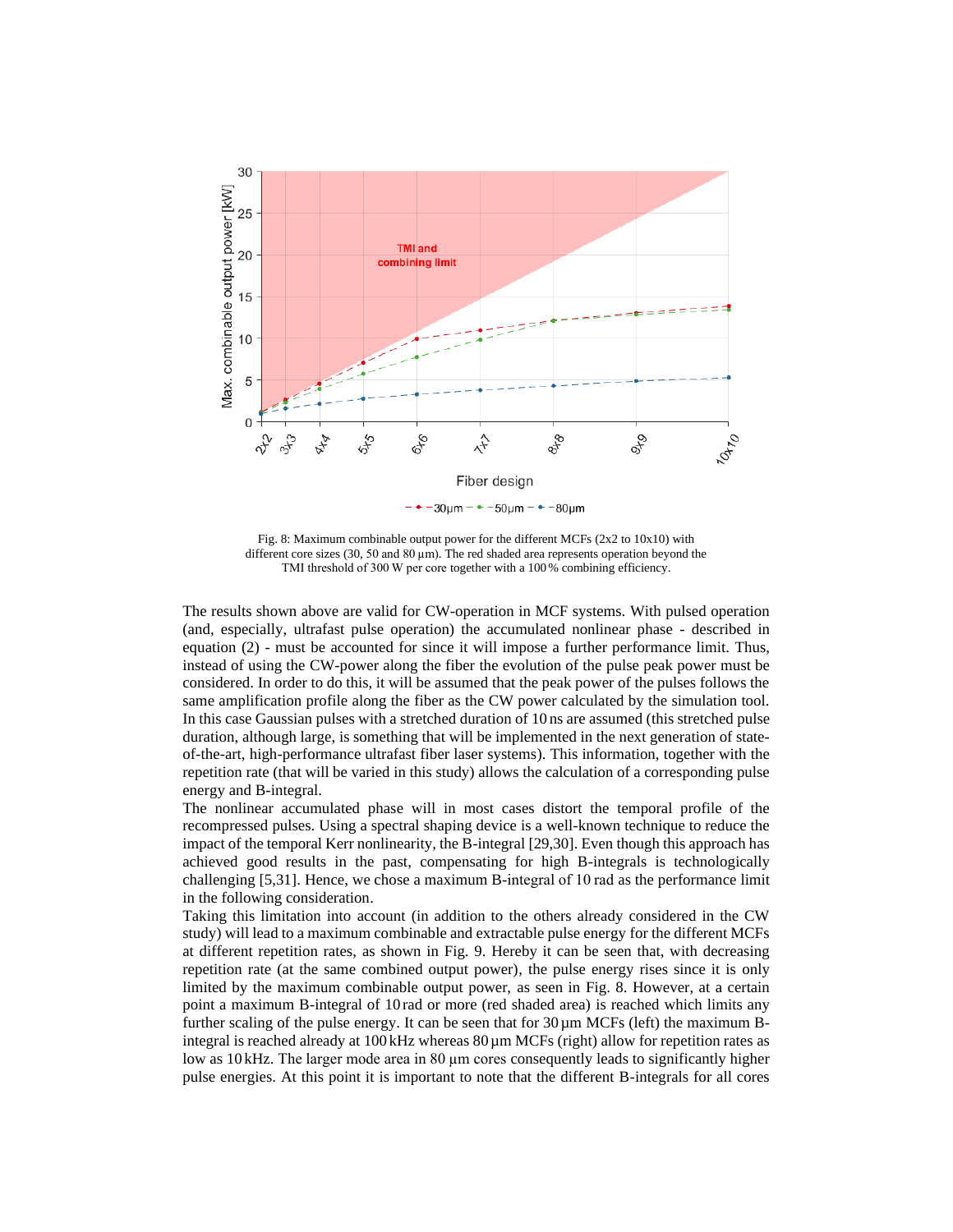have been taken into account to calculate the impact on the combining efficiency, as demonstrated in [22]. It turns out that, even at the highest pulse energies, the combining efficiency is just affected by a very few percent and, therefore, the impact of the B-integral on this parameter is neglected in the presented considerations.



Fig. 9: Maximum achievable pulse energy at different repetition rates for 30µm (left) and 80µm (right) MCFs.

<span id="page-10-0"></span>The maximum extractable and combinable pulse energy for MCFs with different core dimensions (30, 50, 80  $\mu$ m) at their optimum repetition rate (i.e. that corresponding to a maximum occurring B-integral of 10 rad, as shown in [Fig. 9\)](#page-10-0) is depicted in [Fig. 10.](#page-11-0) It can be seen that using a  $10x10$  MCF with  $30 \mu m$  core dimensions (left figure) will allow for a maximum pulse energy of  $\sim$  130 mJ at 100 kHz repetition rate. On the other hand, using a  $10x10$  MCF with 80 µm core dimensions will result in a maximum extractable and combinable pulse energy of  $\sim$  450 mJ when using a repetition rate of 10 kHz.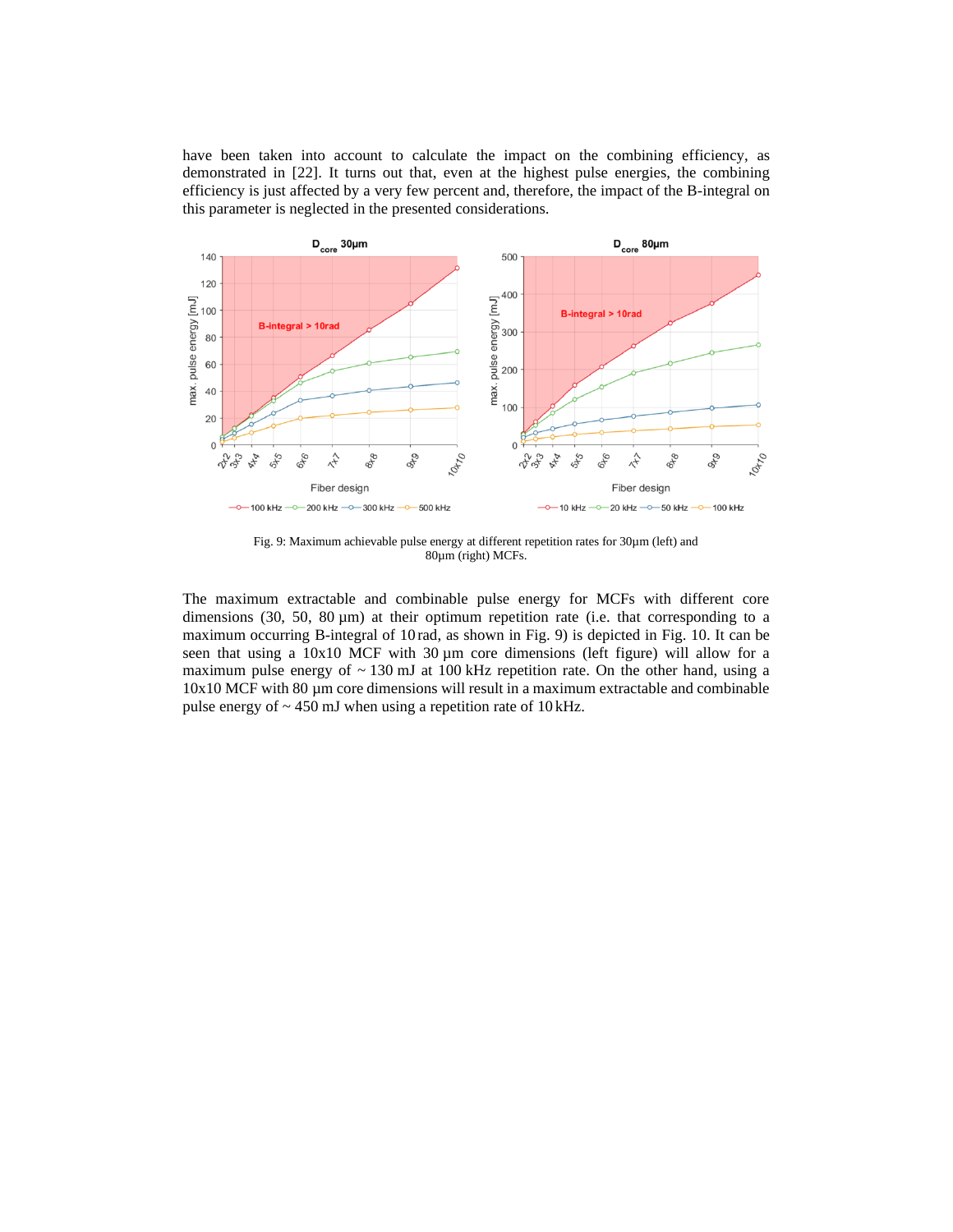

30µm - 100kHz - + - 50µm - 20kHz - + -80µm - 10kHz

<span id="page-11-0"></span>Fig. 10: Maximum achievable pulse energy (at the optimum repetition rate) for all simulated MCFs with different core dimensions.

## **5. Conclusion**

Simulation results for coherently combined ytterbium-doped multicore fiber amplifier systems have been presented. In order to do this, a tool has been developed that numerically solves and analyzes the amplification behavior in MCFs together with thermal considerations. Using this model allows predicting the expected thermal load and temperature-dependent effects such as mode-shrinking as a function of MCF design parameters. It turns out that the combining efficiency is particularly strongly influenced by the thermally-induced mode shrinking and deformation that differs from core to core – depending on its position.

Due to the limitations imposed by thermal effects, the best strategy for scaling the average power appears to be increasing the number of cores and using relatively small core diameters. By doing so, our simulations suggest that it should be possible to extract and combine around 13.5 kW from a just 1 m long 10x10 MCF with 30 µm core dimensions. The use of larger core diameters, on the other hand, will help to maximize the extractable and combinable pulse energy in these systems in ultrashort pulse operation. Assuming a stretched pulse duration of 10 ns and a maximum B-integral of 10 rad, it was possible to show that femtosecond pulses with up to 450 mJ of pulse energy in a  $10x10$  MCF with 80  $\mu$ m core dimensions together with an average power of 4.5 kW can be achieved. At this point we want to emphasize that our study does not account for other effects that might reduce the combining efficiency in MCFs, such as multimode operation, tolerances in core sizes/positions or polarization changes. According to already existing coherently combined systems, an additional reduction of power/energy performance of 10-20 % (due to a plethora of spurious effects, such as multimode operation of the cores, imperfections in the optical elements, etc.) has to be taken additionally into account for a realistic estimation. According to our simulations, considering the aforementioned power and energy scaling prospects together with these additional limitations, a combined average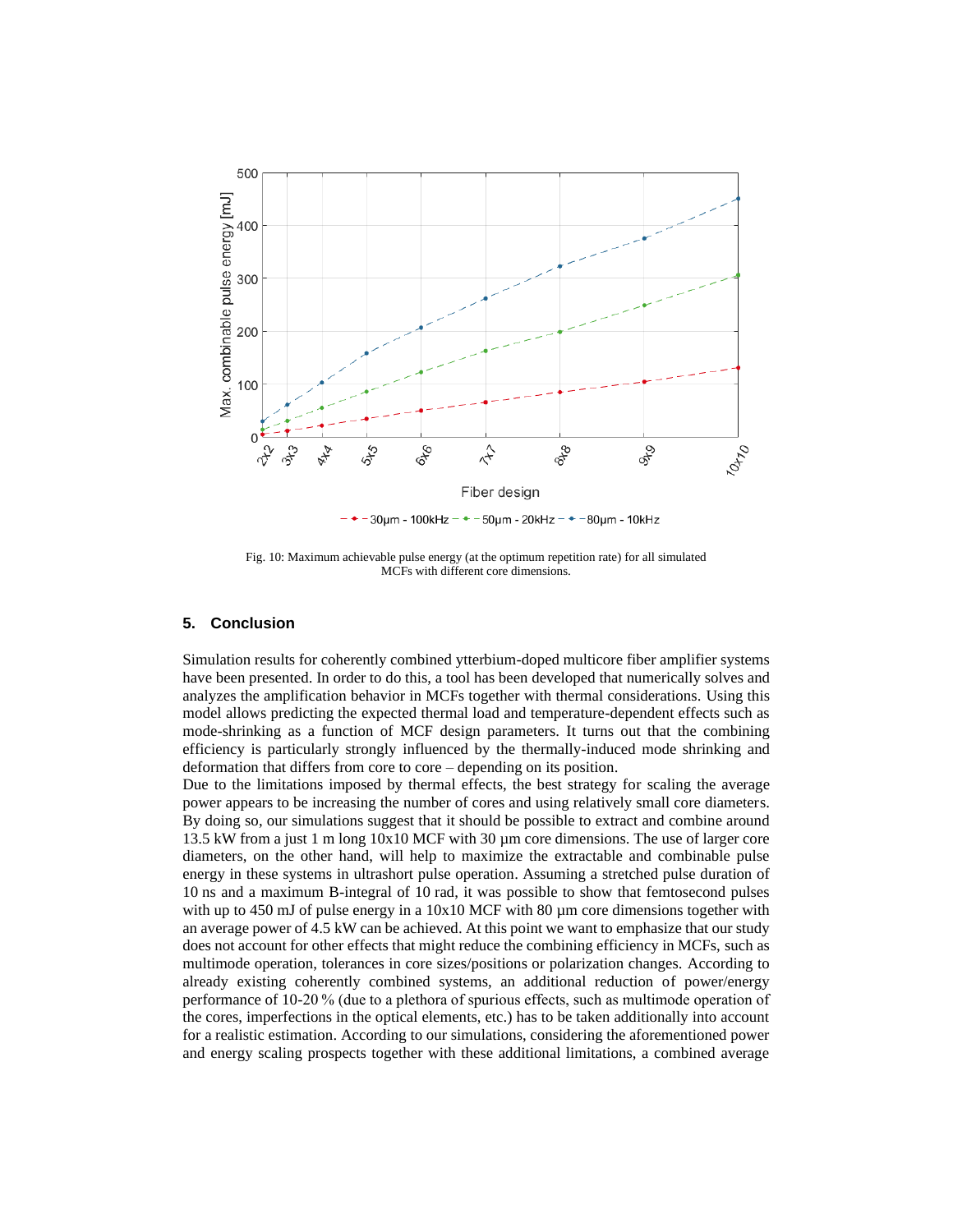power of more than 10 kW in CW operation and more than 400 mJ (4.0 kW) in pulsed operation seem feasible with MCF systems.

Future related studies will focus on experimental investigations of the thermal effects that have been revealed and presented in this work. Moreover, strategies have to be worked out to mitigate the impact of thermal effects in MCFs so that the combined average output power and pulse energy can be further increased. This will be an important step towards compact ultrashort pulse Joule-class MCF laser systems in the future.

# **Acknowledgment**

The research leading to these results has received funding from the European Research Council under the ERC grant agreement no. [670557] 'MIMAS', no. [835306] 'SALT', the Free State of Thuringia, the European Social Fund, the German Federal Ministry of Education and Research (funding program Photonics Research Germany, contract no. 13N15244), the Deutsche Forschungsgemeinschaft (DFG, German Research Foundation) – 416342637 and the Fraunhofer Cluster of Excellence 'Advanced Photon Sources'.

## **Disclosures**

The authors declare no conflicts of interest.

## **References**

- 1. C. Jauregui, C. Stihler, and J. Limpert, "Transverse mode instability," Adv. Opt. Photonics **12**(2), 429 (2020).
- 2. N. G. R. Broderick, H. L. Offerhaus, D. J. Richardson, R. A. Sammut, J. Caplen, and L. Dong, "Large mode area fibers for high power applications," Opt. Fiber Technol. **5**(2), 185–196 (1999).
- 3. S. J. Augst, A. K. Goyal, R. L. Aggarwal, T. Y. Fan, and A. Sanchez, "Wavelength beam combining of ytterbium fiber lasers," Opt. Lett. **28**(5), 331 (2003).
- 4. B. Chann, R. K. Huang, L. J. Missaggia, C. T. Harris, Z. L. Liau, A. K. Goyal, J. P. Donnelly, T. Y. Fan, A. Sanchez-Rubio, and G. W. Turner, "Near-diffraction-limited diode laser arrays by wavelength beam combining," Opt. Lett. **30**(16), 2104 (2005).
- 5. A. Klenke, E. Seise, S. Demmler, J. Rothhardt, S. Breitkopf, J. Limpert, and A. Tünnermann, "Coherentlycombined two channel femtosecond fiber CPA system producing 3 mJ pulse energy," Opt. Express **19**(24), 24280 (2011).
- 6. S. M. Redmond, K. J. Creedon, J. E. Kansky, S. J. Augst, L. J. Missaggia, M. K. Connors, R. K. Huang, B. Chann, T. Y. Fan, G. W. Turner, and A. Sanchez-Rubio, "Active coherent beam combining of diode lasers," Opt. Lett. **36**(6), 999 (2011).
- 7. C. Lei, Y. Gu, Z. Chen, Z. Wang, P. Zhou, Y. Ma, H. Xiao, J. Leng, X. Wang, J. Hou, X. Xu, J. Chen, and Z. Liu, "Incoherent beam combining of fiber lasers by an all-fiber  $7 \times 1$  signal combiner at a power level of 14 kW," Opt. Express **26**(8), 10421 (2018).
- 8. I. Fsaifes, L. Daniault, S. Bellanger, M. Veinhard, J. Bourderionnet, C. Larat, E. Lallier, E. Durand, A. Brignon, and J.-C. Chanteloup, "Coherent beam combining of 61 femtosecond fiber amplifiers," Opt. Express **28**(14), 20152 (2020).
- 9. M. Müller, C. Aleshire, A. Klenke, E. Haddad, F. Légaré, A. Tünnermann, and J. Limpert, "10.4 kW coherently combined ultrafast fiber laser," Opt. Lett. **45**(11), 3083 (2020).
- 10. R. Mercy Kingsta and R. Shantha Selvakumari, "A review on coupled and uncoupled multicore fibers for future ultra-high capacity optical communication," Optik (Stuttg). **199**(April), 163341 (2019).
- 11. A. Van Newkirk, E. Antonio-Lopez, G. Salceda-Delgado, R. Amezcua-Correa, and A. Schülzgen, "Optimization of multicore fiber for high-temperature sensing," Opt. Lett. **39**(16), 4812 (2014).
- 12. M. Wrage, P. Glas, and M. Leitner, "Combined phase locking and beam shaping of a multicore fiber laser by structured mirrors," Opt. Lett. **26**(13), 980 (2001).
- 13. A. Klenke, M. Muller, H. Stark, F. Stutzki, C. Hupel, T. Schreiber, A. Tünnermann, and J. Limpert, "Coherently combined femtosecond pulses from a multicore fiber amplifier," in *Laser Congress 2018 (ASSL)* (OSA, 2018), **Part F121**-, p. AM2A.7.
- 14. L. P. Ramirez, M. Hanna, G. Bouwmans, H. El Hamzaoui, M. Bouazaoui, D. Labat, K. Delplace, J. Pouysegur, F. Guichard, P. Rigaud, V. Kermène, A. Desfarges-Berthelemot, A. Barthélémy, F. Prévost, L.